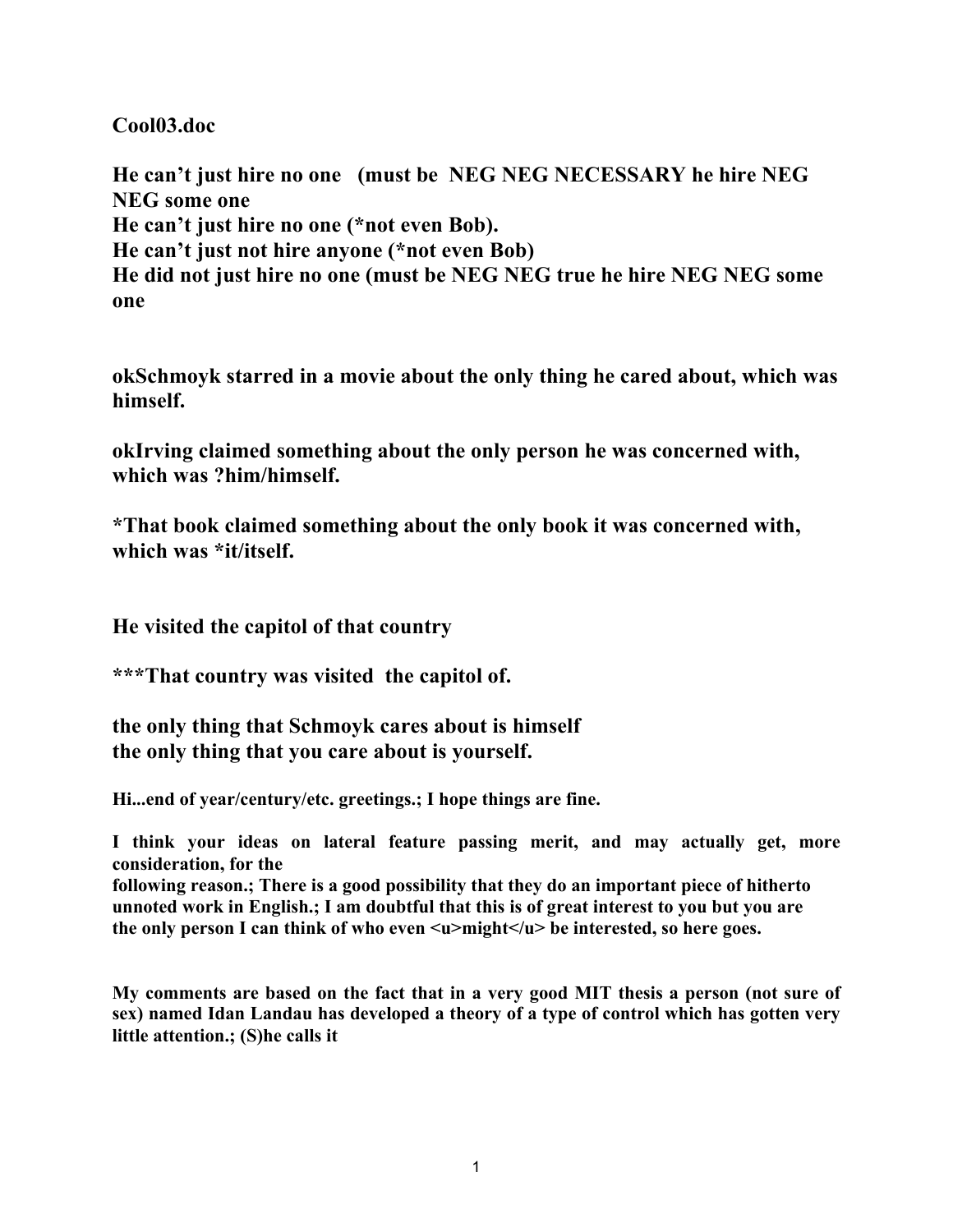**partial control (PC), as opposed to the exhaustive contol (EC)of standard cases.; It is illustrated in:**

**(1); The chairman wants to get together at 10.**

**The point is obviously that the complement understood subject is a plural.; Only certain main verbs permit this and only certain complements reveal it.**

**For Landau this is a phenomenon involving a PRO whose indices partly overlap with those of the controller rather than being identical.; This is an ugly idea obviously.; My suggestion is that your ideas permit its elimination and the reduction of PC to EC.**

**Needed evidently is to allow subject of the complement at one stage to be a binary conjunction of one pronoun, P1, linked to the controller and another, P2.; Then something like conjunct union could make P1 the final subject and, if P2 were made to disappear somehow, real strides toward eliminating PC as a thing in itself would have been made.**

**Of course, there are many problems...the kind of conjunct union at issue is only going to be possible in English if one of the raisees is controlled.; Second, making the second conjunct invisible is an issue.; Third, there are many questions of what kind of clauses even then will permit it...Landau notes contrasts like:**

**(2)a. Joan wants to kiss in the library (e.g. wants herself and another to )**

 **b. \*Joan wants to kiss each other in the library.**

**Landau has a complicated theory based on minimalist ideas plus a notion that these cases involve the principle that the controller determines the syntactic features of the PRO but not its semantic number. The idea would be a guess that the antecedent of e.g. 'each other' has to be syntactically plural.;;He is assuming that the complement verbs which highlight the phenomena are those which require their subject to be a semantic plural even if it is a syntactic singular:**

**(3) a. The chairman wants to meet at 10. b.; They/the committee will meet at 10.**

**However, interestingly, that assumption is false:**

**(4) We/The committee gathered/got together at 10.**

**(5) There gathered/got together in my living room at 10 the committee on feature passing.**

**Clearly, (5)'s subject; is not a semantic plural.**

**This supports my view that everything involved is syntactic and that like there, the final subject of PC cases is a pronoun which is syntactically plural only in a very weak sense.**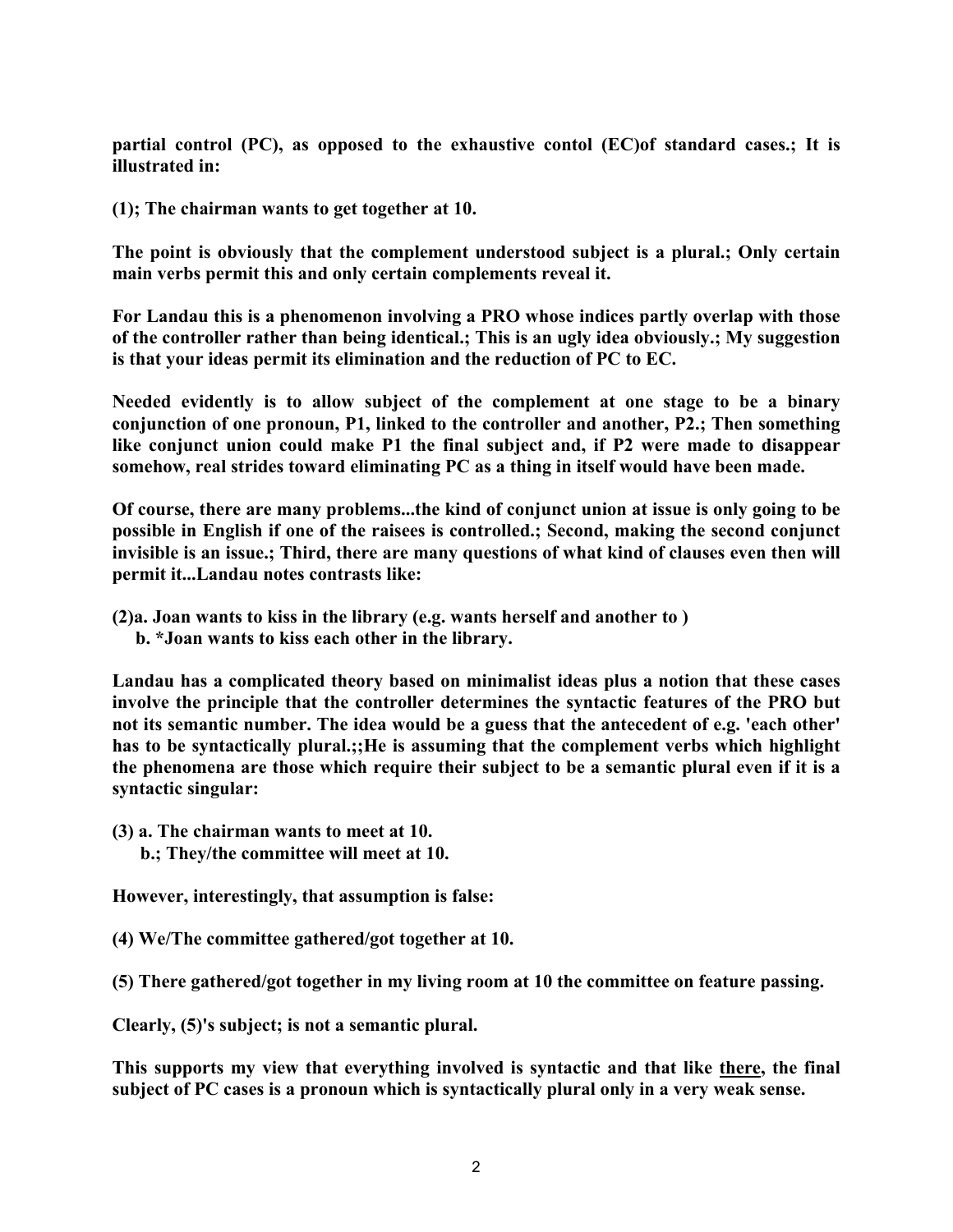**In fact, there are striking parallels:**

**(6)a. Joe wants to get together at 10. b. \*Joe wants to get together with each other at 10.**

**(7)a. There got together in my room; seven .....**

 **b. \*There got together with each other/argued with each other; seven...**

**In short, the evidence is that the singular form which is controlled in PC has the kind of syntactic plurality that there does.**

**Mike turned to the second problem. \*The second problem was then turned to.**

Disaster struck America.  $\Rightarrow$  ??America was struck by disaster.

**a guy whoX <the police followed everyone that contacted himX> and <the FBI is now about to arrest tX>**

**up to is AC**

**What are you up to? \*He is up to it. \*Such crimes are easy to be up to. \*That, I am no longer up to. \*He discussed something, which Ted was up to.**

**those women, to none of whose husbands have they sent any incriminating photos,**

**those women, carvings of none of whom have I borrowed,**

**pied piped phrases trigger inversion:**

**?those women, Your carvings of none of whom have I borrowed, those women, your carvings of none of whom I have borrowed,**